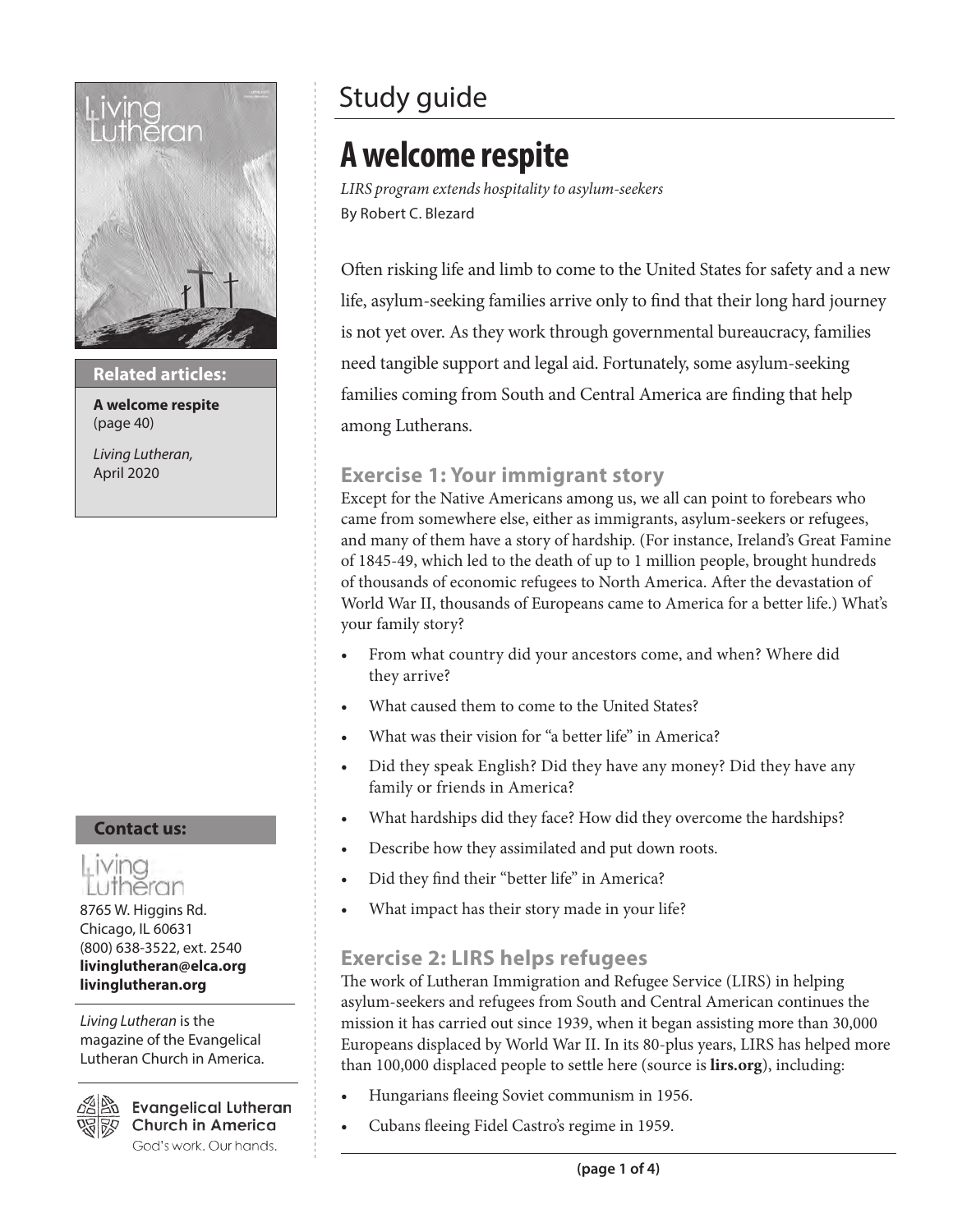

#### **Reprints:**

Permission is granted for individuals, small groups and congregations to reproduce this study guide for local use.

**Contact us:**



8765 W. Higgins Rd. Chicago, IL 60631 (800) 638-3522, ext. 2540 **livinglutheran@elca.org livinglutheran.org**

*Living Lutheran* is the magazine of the Evangelical Lutheran Church in America.



So Evangelical Lutheran **Church in America** God's work. Our hands.

# Study guide: **A welcome respite** *continued*

- Ugandans expelled by dictator Idi Amin in 1972.
- Southeast Asians fleeing Vietnam and other countries after the war in 1975.
- Albanians fleeing persecution in the Balkans in the 1990s.
- Sudanese, Burmese, Tibetan, Iraqi, Hmong and others, in the 2000s.

#### Discuss:

- What do you remember from the news of the day about the countries and immigrants listed above?
- Considering the refugees and immigrants from Tibet, Sudan, Kosovo, Southeast Asia and all the way back to post-WWII Europe, what do their stories have in common?
- What would their vision of "a better life" be? Is it any different from that of your forebears who first came to America?
- Are the ones settled in the past by LIRS any different from those of families crossing our southern border to escape gangs, criminals, drugs, poverty and oppression?
- As a Lutheran, how do you feel about LIRS' record of helping others?
- Has your congregation or synod been involved with or assisted in the work of LIRS? How, or why not?

**For action:** Study the work of LIRS and draft a proposal for how your congregation can help in its mission. Present it to your pastor and congregation council for action.

## **Exercise 3: Concern for the powerless**

The Bible is clear that God holds a special concern for vulnerable people, including the foreigner in the midst of God's people. Echoing Old Testament teachings, Jesus teaches that helping the "stranger" is a sign of faithful living, and even a criterion for eternal life! Read Matthew 25:31-46 and discuss:

- Who and what is the "stranger" to which Jesus refers repeatedly in this passage?
- With what other vulnerable people is the "stranger" associated? What do they have in common? Why does Jesus group them together?
- How does Jesus want or expect God's people to treat these vulnerable people? Why?
- Looking at verses 45 and 46, what are the consequences of failing to treat vulnerable people, including the stranger, as God wants?
- What did it mean to "welcome" the stranger in Jesus' day? What does it mean to us today?
- Through the Welcome and Respite program, how, specifically, are Lutheran social service agencies helping to fulfill Jesus' instruction?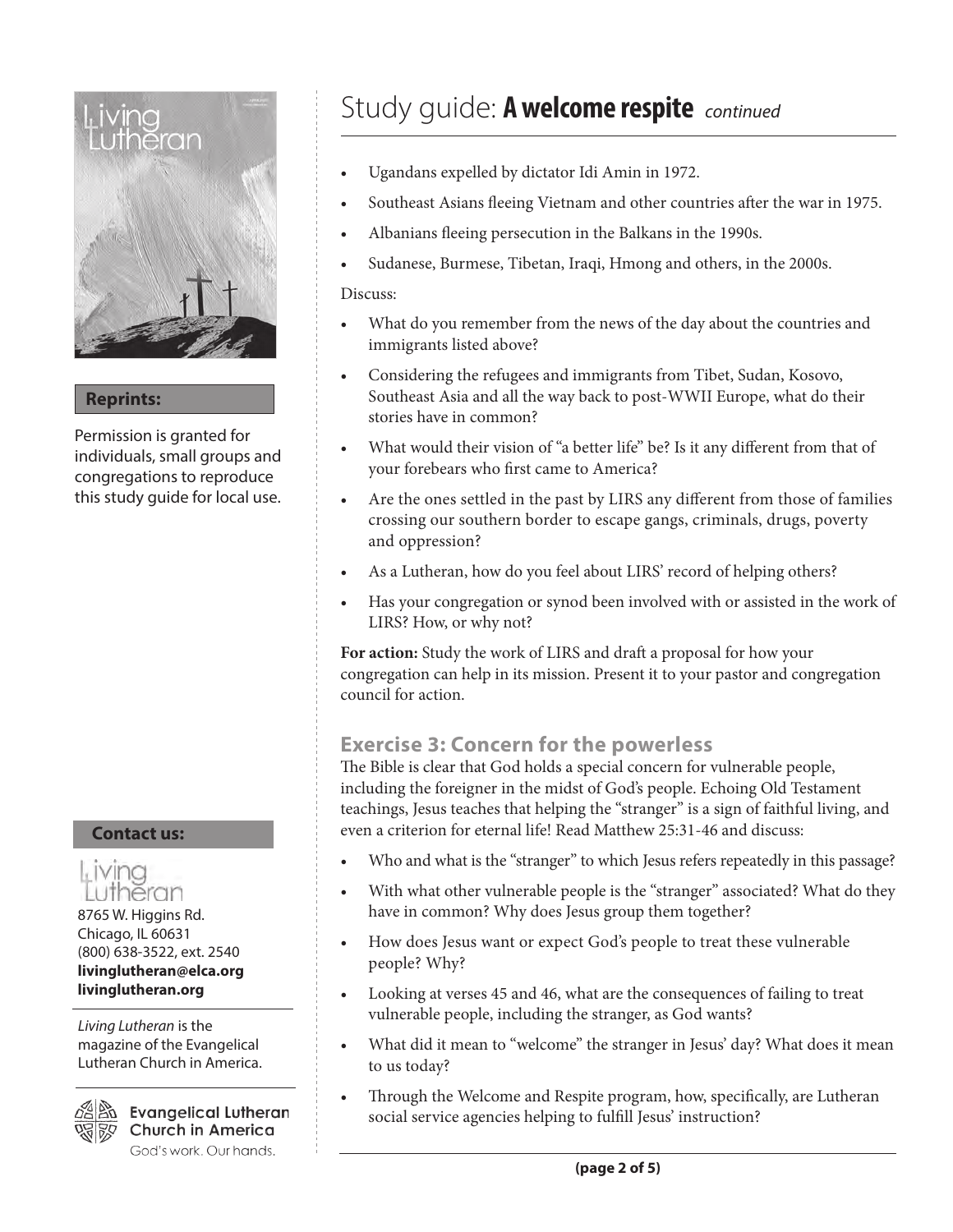

#### **Tell us:**

Do you find this guide helpful? Send comments and suggestions to **rcblezard@embarqmail.com**

#### **Contact us:**

# , ivina heran

8765 W. Higgins Rd. Chicago, IL 60631 (800) 638-3522, ext. 2540 **livinglutheran@elca.org livinglutheran.org**

*Living Lutheran* is the magazine of the Evangelical Lutheran Church in America.

288 Evangelical Lutheran **Church in America** God's work. Our hands.

# Study guide: **A welcome respite** *continued*

• Do our governmental policies and social attitudes toward asylum-seekers, refugees and immigrants reflect our core values as Christians? How or how not? What would have to change to bring them into alignment? How can Christians work to achieve such alignment?

## **Exercise 4: "The golden rule"**

Jesus taught: "In everything do to others as you would have them do to you; for this is the law and the prophets" (Matthew 7:12). In saying "this is the law and the prophets," Jesus means that the so-called "golden rule" expresses the very essence of Old Testament teaching.

- As an expression of "the law and the prophets," what is the importance of "the golden rule" for us today in our walk as children of God and followers of Jesus?
- Looking at Jesus' teaching, how broadly do you think Jesus calls us to apply "the golden rule" in our lives? Our church? Our community? Our world?
- Who does Jesus mean by "others"? How do we pick and choose the others to whom we should apply this teaching? Explain and explore.
- If you were a legal asylum-seeker arriving to the United States from the southern border, how would you want to be treated? How does that differ from how asylum-seekers are treated now?
- Do our governmental policies and social attitudes toward asylum-seekers, refugees and immigrants reflect our core values as Christians? How or how not? What would have to change to bring them into alignment? How can Christians work to achieve such alignment?

## **Exercise 5: Statue of Liberty**

Perhaps no American image instills as much emotion and power as the Statue of Liberty. Since 1886 millions of immigrants sailing into New York Harbor have seen it and found hope for freedom and a new life. "Lady Liberty" still inspires Americans today. As part of the effort to raise money for the statue pedestal, Emma Lazarus wrote a poem, "The New Colossus," in 1883. Three decades later, in 1903, her poem was inscribed on a plaque and mounted on the pedestal. It reads in part:

*Give me your tired, your poor, your huddled masses yearning to breathe free, the wretched refuse of your teeming shore. Send these, the homeless, tempest-tossed to me, I lift my lamp beside the golden door!*

#### Discuss:

- What vision of America's attitude toward immigrants, asylum-seekers and refugees was expressed in the "The New Colossus" even before the Statue of Liberty was installed in New York Harbor?
- Thirty years after the poem was written, "The New Colossus" was inscribed on a plaque on the pedestal's base. What does that say about the poem's message about newcomers to America?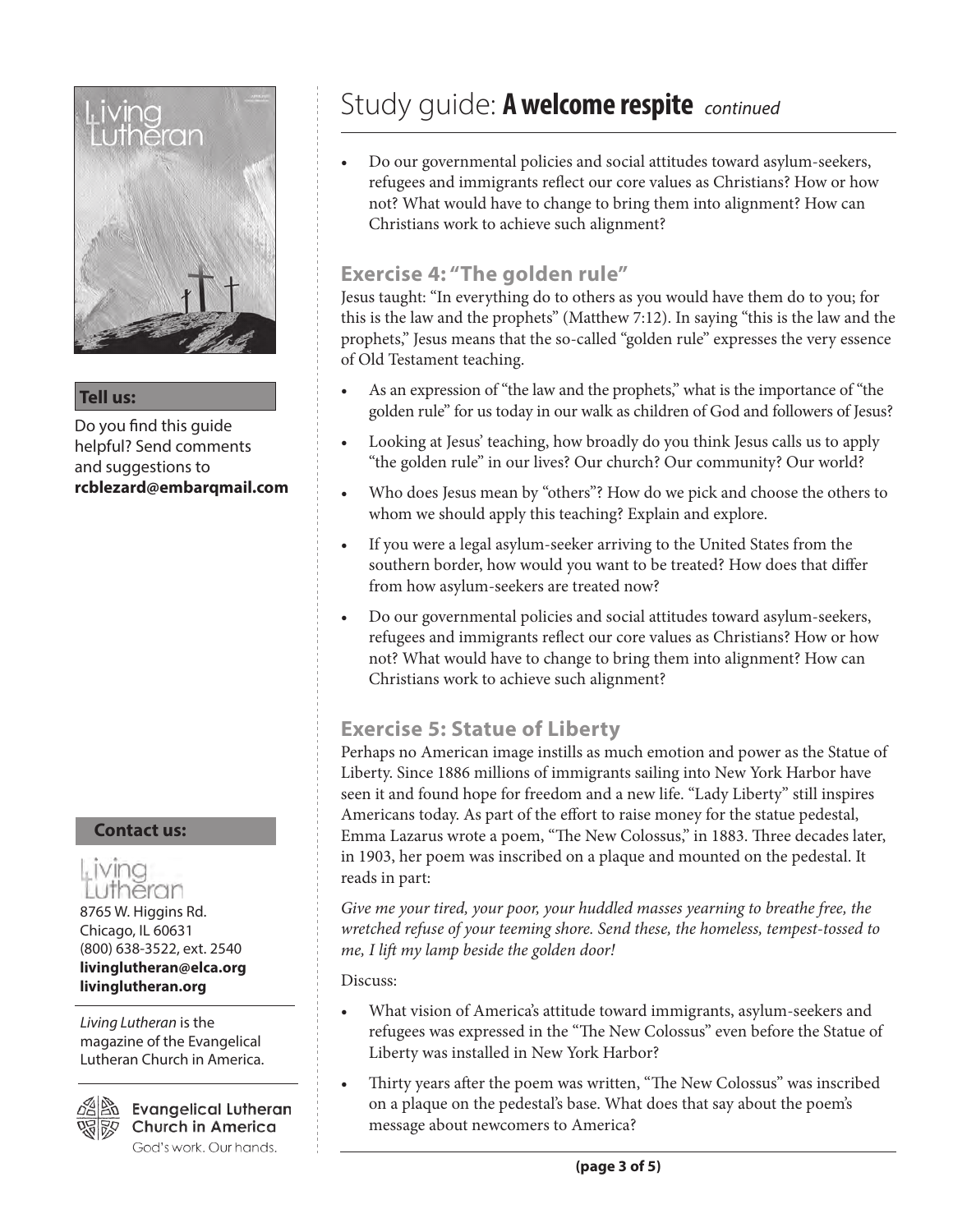

#### **Contact us:**

# l, ivina theran

8765 W. Higgins Rd. Chicago, IL 60631 (800) 638-3522, ext. 2540 **livinglutheran@elca.org livinglutheran.org**

*Living Lutheran* is the magazine of the Evangelical Lutheran Church in America.

288 Evangelical Lutheran **Church in America** God's work. Our hands.

# Study guide: **A welcome respite** *continued*

- What immigrant groups made up the "tired," the "poor," those "yearning to breathe free" in the late 19th century? Who are those people in the early 21st century? What do they have in common?
- Does the poem reflect today's attitudes and policies toward refugees, asylum-seekers and immigrants? Why or why not?
- Is America still as welcoming a place for refugees, asylum-seekers and immigrants? Why or why not? What has changed?
- What can the Statue of Liberty and "The New Colossus" teach us about welcoming the stranger?

## **Exercise 6: Asylum-seekers**

Although they are often confused with "illegal aliens," asylum-seekers are not here illegally. United States law and international treaties give everyone the legal right to seek asylum simply by showing up at any port or crossing the border and peacefully presenting themselves to an appropriate government official. From there, asylum-seekers begin a legal process that may include detention up to 20 days for families, but longer for adults. (The U.S. Immigration and Customs Enforcement agency has more than 40,000 people in detention.) The LIRS' Welcome and Respite program helps families released from detention to connect to longer-term support and services while they go through legal processes. Discuss:

- Can you explain the difference between an illegal alien and a legal asylum-seeker? Why is the distinction important? What rights do U.S. law and international treaties give asylum-seekers?
- If asylum-seekers are not committing a crime by entering the United States, should they be treated as criminals through involuntary detention in prison-like facilities? Why or why not?
- Are detention centers a good place for families and children? Why or why not?
- Until stopped by court order, our government separated parents and children when they crossed the border. For what reasons should children be kept with their parents? Would you object to separation if it was your own family?
- Do our governmental policies and social attitudes toward asylum-seekers, refugees and immigrants reflect our core values as Christians? How or how not? What would have to change to bring them into alignment?

# **For action**

If you, your congregation or your synod want to help asylum-seekers, refugees and immigrants, here are some ways:

**• Pray.** Ask God to help all who are struggling with poverty, violence, oppression and war, especially families and children who are displaced. Ask God to give God's people wisdom, strength, courage, resources—and will—to help them. Ask God to show you and your congregation how to be leaders.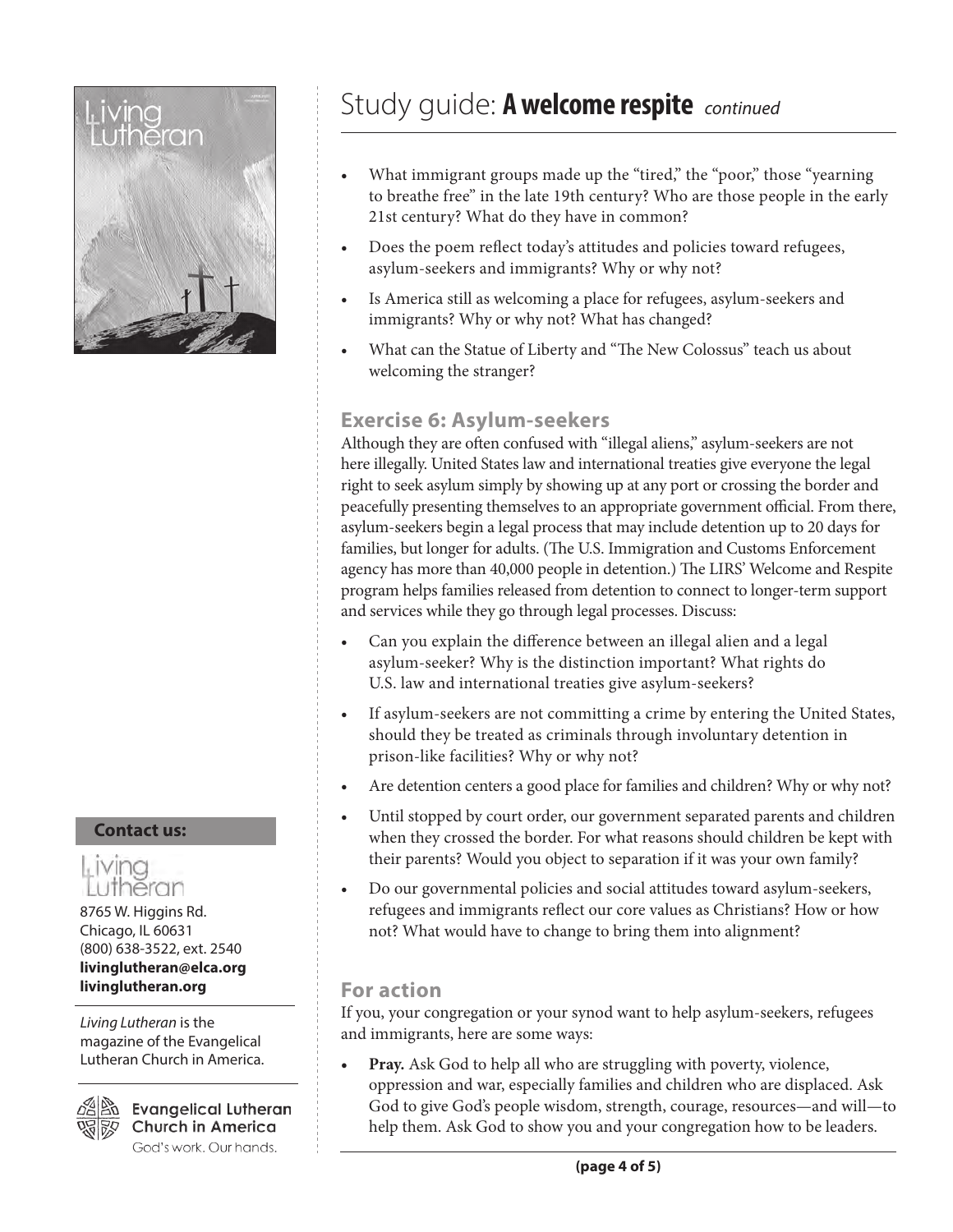

## **About the study guide author:**

**Rob Blezard**  is an assistant to the bishop in the Lower Susquehanna

Synod. He holds degrees



from Boston University School of Theology and the Lutheran Theological Seminary at Gettysburg (Pa).

#### **Contact us:**

l<sub>i</sub> ivina Lutheran

8765 W. Higgins Rd. Chicago, IL 60631 (800) 638-3522, ext. 2540 **livinglutheran@elca.org livinglutheran.org**

*Living Lutheran* is the magazine of the Evangelical Lutheran Church in America.

288 Evangelical Lutheran **Church in America** God's work. Our hands.

# Study guide: **A wecome respite** *continued*

- **• Give.** Support with your financial contributions and prayers the ministry of LIRS (**lirs.org**), which has been doing God's work for more than 80 years.
- **• Become informed.** Follow updates and messages from LIRS and Lutheran social service organizations. Stay tuned to news reports from a variety of sources to give yourself a well-rounded picture of what's going on.
- **• Educate.** There is a lot of misinformation and falsehoods about asylumseekers, refugees and immigrants going around on the internet and social media. You and your congregation can be truth-tellers and educators through temple talks, articles and conversation.
- **• Join AMMPARO**, the ELCA's strategy of "Accompanying Migrant Minors with Protection, Advocacy, Representation and Opportunity." The name AMMPARO correlates with the Spanish word, "*amparo*," which means the protection of a living creature from suffering or damage. This initiative focuses on the children who arrive in our country without their parents (**elca.org/AMMPARO**).
- **• Get involved locally.** Many communities and regions have groups that provide legal, financial and tangible assistance to asylum-seekers, refugees and immigrants. Connect with them and help out with support, volunteering and finances.
- **• Advocate for policy changes.** LIRS has an advocacy office (**lirs.org/advocate**) dedicated to these issues, as do many other ministries that serve immigrants. ELCA Advocacy (**elca.org/advocacy**) frequently delves into issues of concern to immigrants, as do our ELCA state advocacy offices.

All of these are great ideas. Why not form a task force for your congregation to come up with a plan on how to get involved? Then present it to your congregation council or pastor for consideration.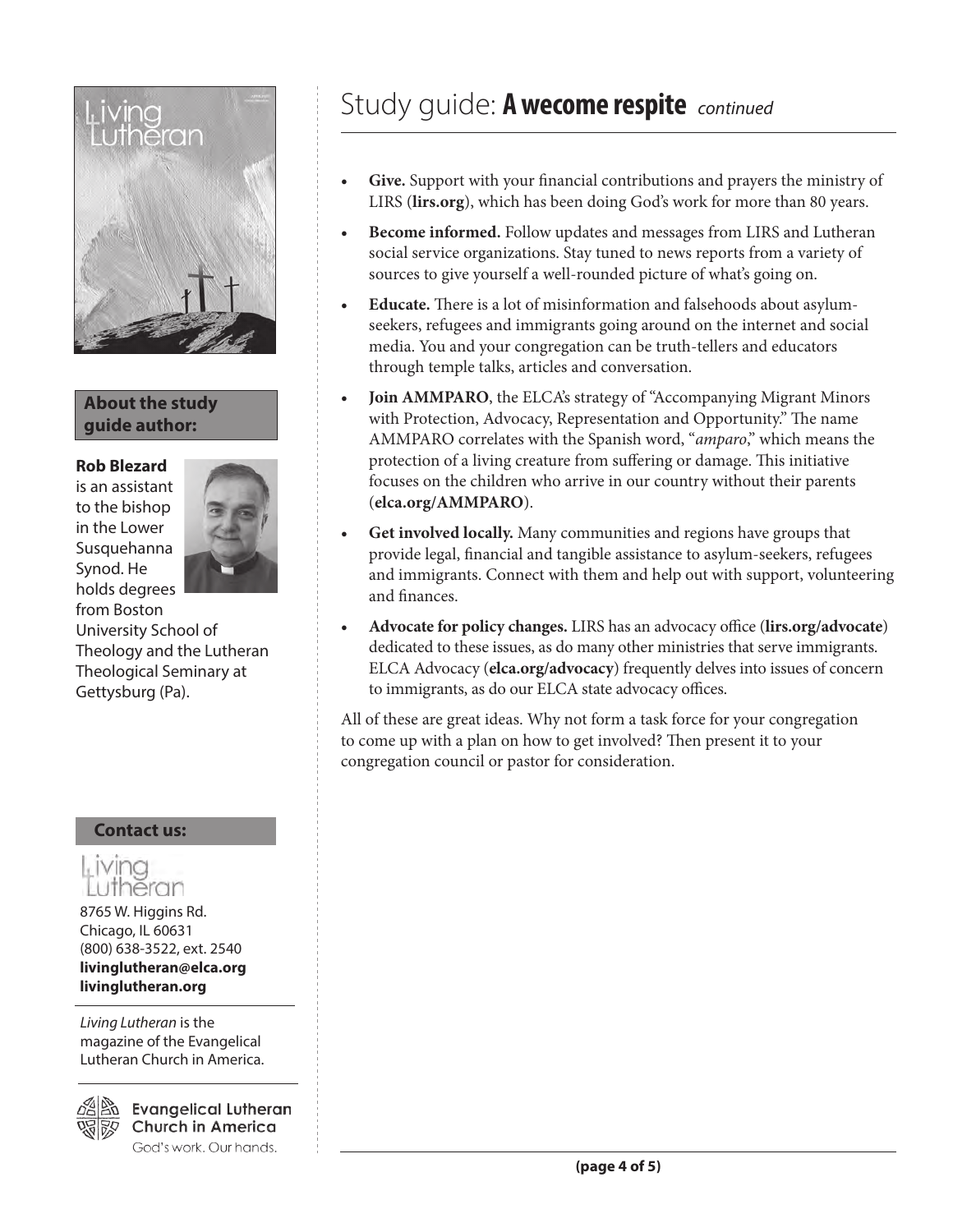# A welcome respite

LIRS program extends hospitality to asylum-seekers

By Rachel K. Hindery

By the time asylum-seekers reach the Welcome and Respite center in Phoenix, they've migrated hundreds or thousands of miles to safety. The majority come from Central America, with a growing number from Africa, reports Lutheran Immigration and Refugee Service (LIRS), which funds the program.

Many are families seeking refuge in the United States from poverty, gang violence or other forms of persecution, said Basel Mousslly, LIRS program manager for migrant services.

They arrive at the center after days in detention up to 20 for families and more for adults or families awaiting sponsors. Next, they face another journey: to join family or sponsors as they wait for their asylum hearing.

Connie Phillips, president and CEO of Lutheran Social Services of the Southwest (LSS-SW), has witnessed their fatigue firsthand: "They're holding on to their children—dazed—in tattered clothes, shuffling because authorities removed their shoelaces in detention."

Then families learn that LSS-SW volunteers are there to help.

"There would be this sigh, and then smiles," Phillips said, adding that this moment is emotional for the volunteers too. In this liminal space, the families receive shelter and compassionate care before traveling onward.

#### **How it works**

According to LIRS, the Welcome and Respite program served more than 9,900 people between its inception, in January 2019, and fall 2019. The program—which operates in Phoenix through LSS-SW and had a site in Albuquerque, N.M., via Lutheran Family Services Rocky Mountains (LFSRM)—primarily serves recently released families in the Southwest.

Upon release from detention, these families may opt to receive transportation to a bus station, leave the detention facility on their own or visit a site managed by volunteers, such as the Welcome and Respite center in Phoenix.

At that center, families receive food, clothing, hygiene kits and toys for the children. Staff offer



A mother and her sons (names withheld)—who came to the United States seeking refuge from gang violence and extortion in Honduras—wait for a meal while staying at the Welcome and Respite center in Phoenix. Managed by Lutheran Immigration and Refugee Service, the center offers asylum-seeking families short-term shelter and social support upon release from detention.

them assistance with transportation, such as bus tickets, and, if needed, a letter in English to explain their situation to others. Families also access medical screenings from the 100 Angels Foundation, a nonprofit partner of LIRS and LSS-SW.

Krish O'Mara Vignarajah, president and CEO of LIRS, stressed that Welcome and Respite gives asylum-seeking families life-giving hospitality.

"I can't imagine the fear that the recipients of our [program] experience—being tossed out of a detention center at all hours with nowhere to stay, no means of transportation, no one to turn to, nothing to eat or drink and no idea where to go," she said. "We're simply treating them like a human being deserves to be treated—with dignity, respect and compassion."

#### **How it began**

Moussly said the Trump administration's zerotolerance policy, which began in April 2018 and